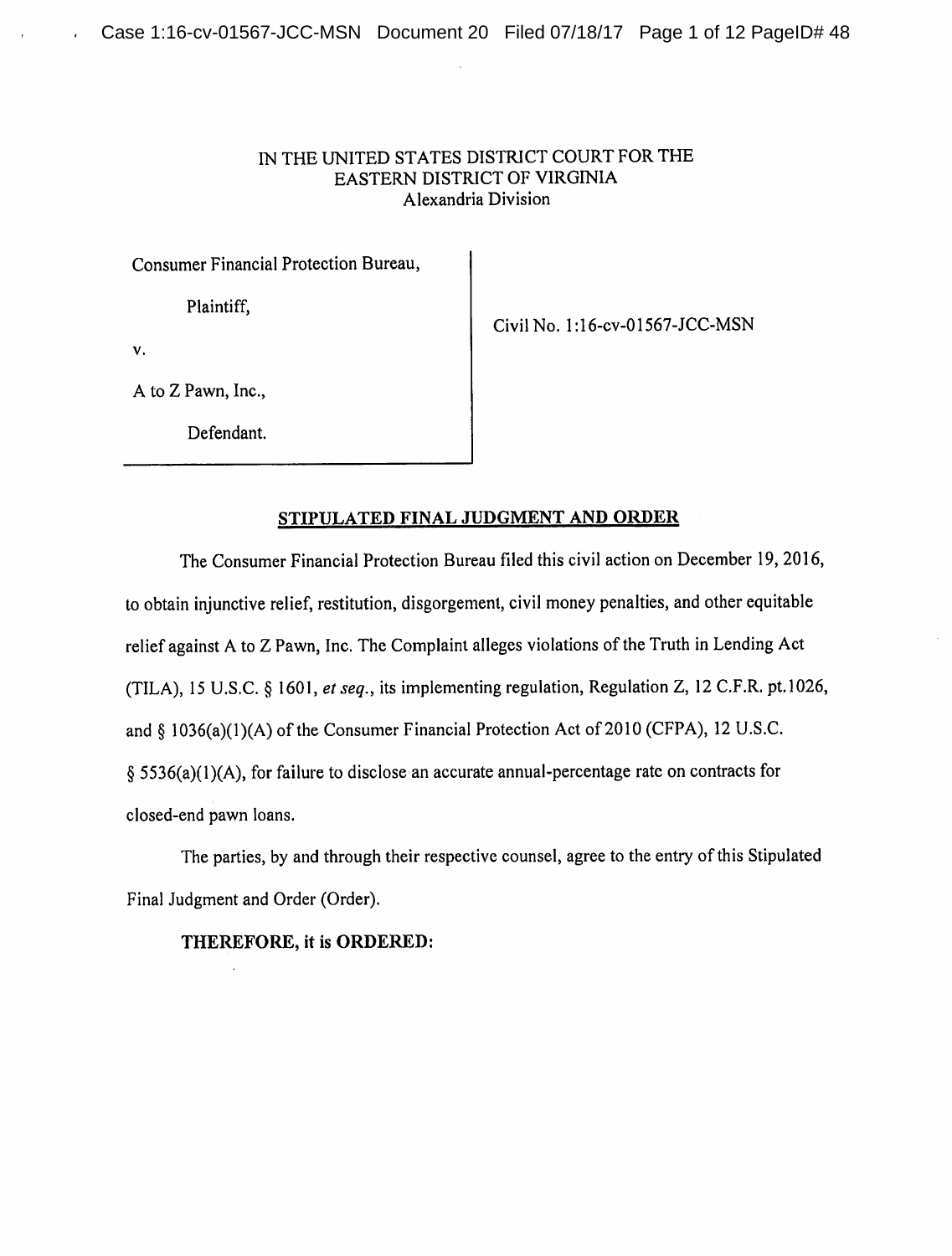## FINDINGS AND CONCLUSIONS

This Court has jurisdiction over the parties and the subject matter of this action,  $\mathbf{1}$ . and venue is proper in this district.

The parties agree to entry of this Order, without adjudication of any issue of fact  $2.$ or law, to settle and resolve all matters in dispute arising from the conduct alleged in the Complaint to the Effective Date of this Order.

 $3.$ Defendant neither admits nor denies any allegations in the Complaint, except as specifically stated in this Order. For purposes of this Order, Defendant admits only those facts in the Complaint necessary to establish the Court's jurisdiction over Defendant and the subject matter of this action.

Defendant waives all rights to seek judicial review or otherwise challenge or 4. contest the validity of this Order.

5. The relief provided in this Order is appropriate and available under  $\S\S 1054$  and 1055 of the CFPA, 12 U.S.C. §§ 5564, 5565, and §§ 108 and 128 of TILA, 15 U.S.C. §§ 1607, 1638.

6. Defendant waives any claim it may have under the Equal Access to Justice Act, 28 U.S.C. § 2412, concerning the prosecution of this action to the date of this Order.

 $7.$ Each party will bear its own costs and expenses, including, without limitation, attorneys' fees.

8. Entry of this Order is in the public interest.

### **DEFINITIONS**

9. "Affected Consumers" means consumers who entered a contract for a pawn loan from A to Z Pawn between January 1, 2013, and the date of this Order.

 $\overline{2}$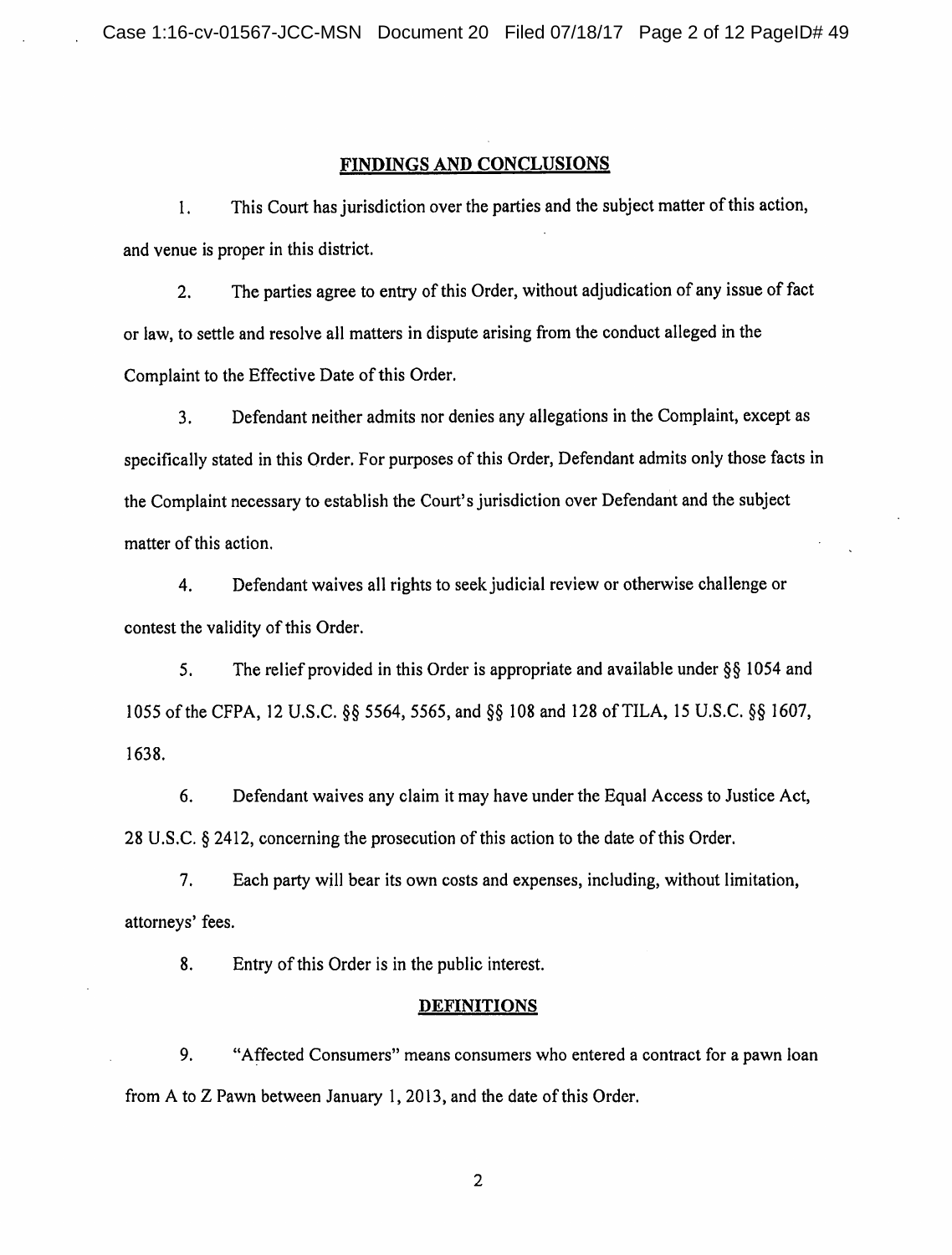"APR" or "Annual Percentage Rate" means "a measure of the cost of credit, 10. expressed as a yearly rate." 12 C.F.R. § 1026.22(a)(1).

"Bureau" means the Consumer Financial Protection Bureau.  $11.$ 

"Defendant" means A to Z Pawn, Inc., and its successors and assigns.  $12.$ 

"Effective Date" means the date this Order is entered.  $13.$ 

"Enforcement Director" means the Assistant Director for the Office of  $14.$ 

Enforcement of the Consumer Financial Protection Bureau, or his or her delegee.

"Related Consumer Action" means a private action by or on behalf of one or  $15.$ more consumers or an enforcement action by another governmental agency brought against A to Z Pawn based on substantially the same facts as described in the Complaint.

### **ORDER**

#### **Conduct Relief** A.

A to Z Pawn and its officers, agents, servants, employees, attorneys, and all other 16. persons who are in active concert or participation with them and who have actual notice of this Order, whether acting directly or indirectly, may not violate and must take reasonable measures to ensure that its service providers, affiliates, and other agents do not violate TILA and Regulation Z, 15 U.S.C. §§ 1605(a), 1606, 12 C.F.R. §§ 1026.18, 1026.22. A to Z Pawn, whether acting directly or indirectly, is permanently restrained from:

> issuing consumer-finance contracts that disclose an incorrect APR; and a.

 $\mathbf b$ . issuing consumer-finance contracts that do not fully and accurately disclose all information required by TILA and Regulation  $Z$  in the manner required, 15 U.S.C. § 1601, et seq., 12 C.F.R. pt. 1026.

Nothing in this Order shall be read as an exception to this paragraph.

 $\overline{\mathbf{3}}$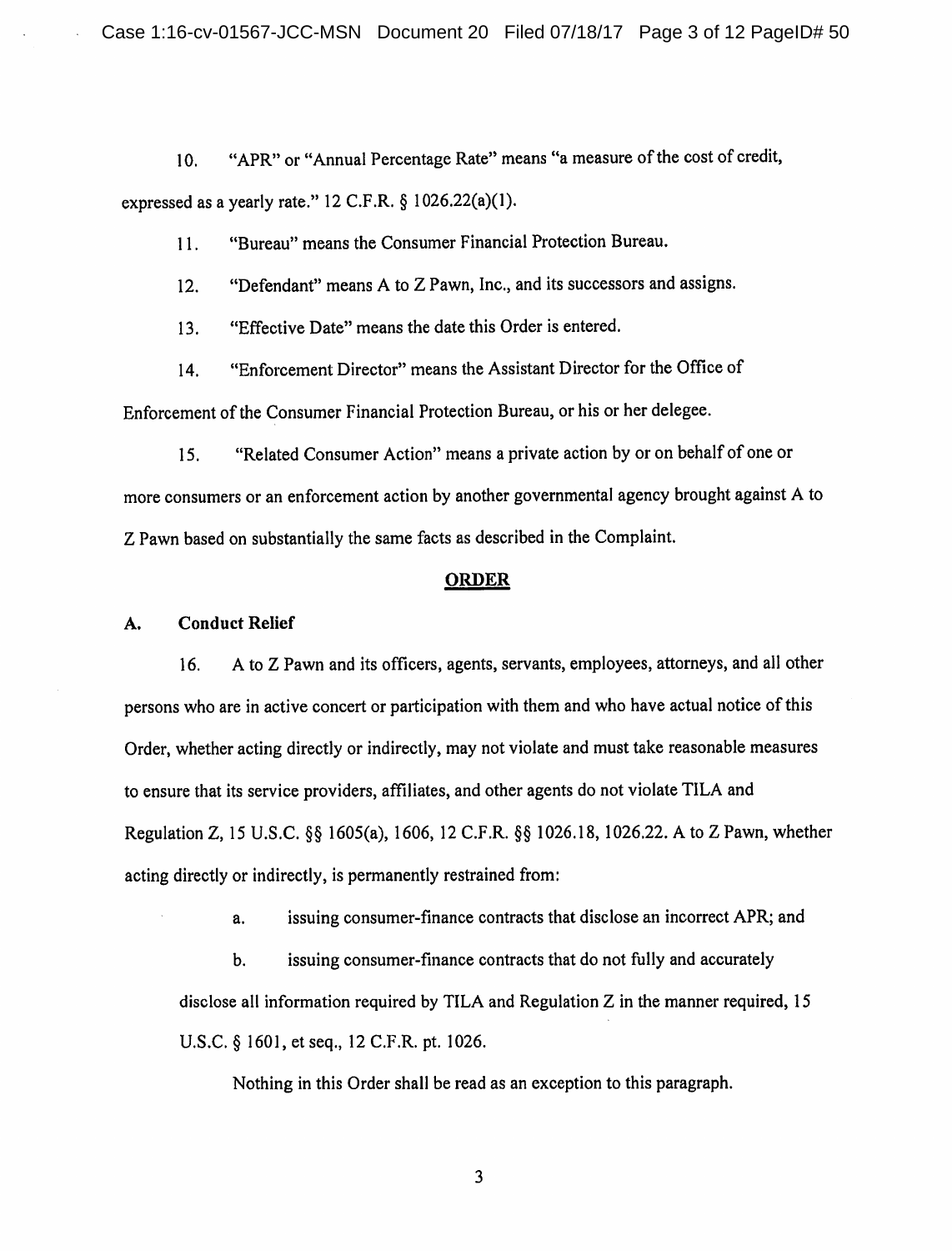#### **Order to Pav Civil Money Penalties B.**

Under  $\S$  1055(c) of the CFPA, 12 U.S.C.  $\S$  5565(c), taking into account the 17. factors in 12 U.S.C. § 5565(c)(3), judgment for a civil penalty is entered in favor of the Bureau and against A to Z Pawn in the amount of \$3,500.00.

This civil money penalty is imposed based on the alleged violations of law  $18.$ described in the Complaint.

Within sixty calendar days of the Effective Date, A to Z Pawn must pay the civil 19. money penalty by wire transfer to the Bureau or to the Bureau's agent in compliance with the Bureau's wiring instructions. A to Z Pawn must relinguish all dominion, control, and title to the funds paid to the fullest extent permitted by law, and no part of the funds may be returned to A to Z Pawn.

The civil money penalty paid under this Order will be deposited in the Civil 20. Penalty Fund of the Bureau pursuant to § 1017(d) of the CFPA, 12 U.S.C. § 5497(d).

 $21.$ A to Z Pawn must treat the civil money penalty paid under this Order as a penalty paid to the government for all purposes. Regardless of how the Bureau ultimately uses those funds, A to Z Pawn may not:

claim, assert, or apply for a tax deduction, tax credit, or any other tax a. benefit for any civil money penalty paid under this Order; or

**.** seek or accept, directly or indirectly, reimbursement or indemnification from any source, including but not limited to payment under any insurance policy, for any civil money penalty paid under this Order.

To preserve the deterrent effect of the civil money penalty, in any Related  $22.$ Consumer Action, A to Z Pawn may not argue that A to Z Pawn is entitled to, nor may A to Z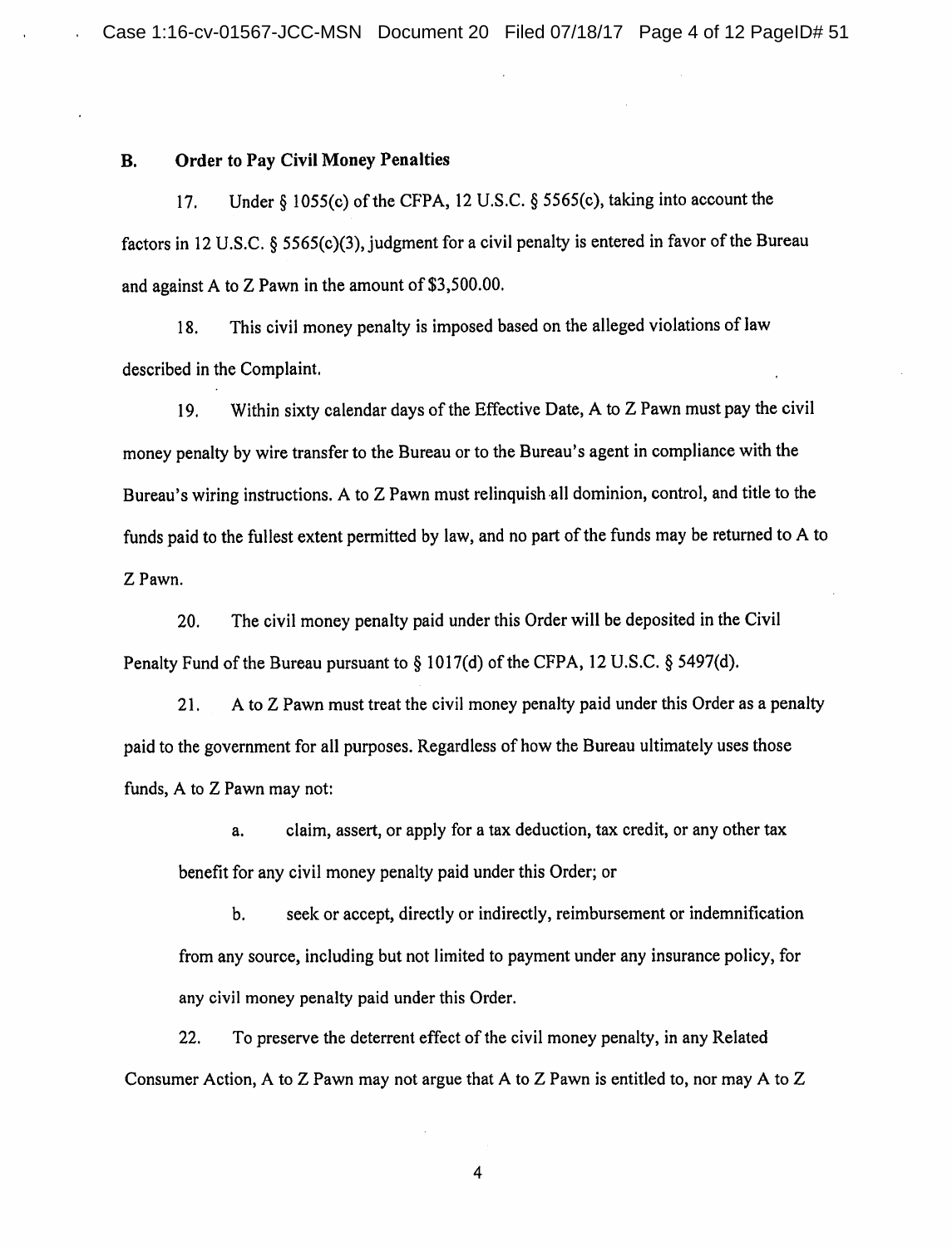Pawn benefit from, any offset or reduction of any compensatory monetary remedies imposed in any Related Consumer Action because of the civil money penalty paid in this action (Penalty Offset). If the court or tribunal in any Related Consumer Action grants a Penalty Offset, A to Z Pawn must, within 30 calendar days after entry of a final order granting the Penalty Offset, notify the Bureau, and pay the amount of the Penalty Offset to the United States Treasury. Such a payment will not be considered an additional civil money penalty and will not change the amount of the civil money penalty imposed in this action.

#### C. **Default or Delinguency**

In the event of any default on A to Z Pawn's obligations to make payment to the 23. Bureau under this Order, interest, computed under 28 U.S.C. § 1961, as amended, will accrue on any outstanding amount not paid from the date of default to the date of payment and will immediately become due and payable.

24. Under 31 U.S.C.  $\S$  7701, A to Z Pawn must furnish to the Bureau its taxpayer identifying number, which may be used for purposes of collecting and reporting on any delinguent amount arising out of this Order.

#### D. **Reporting Requirements**

25. For five years from the Effective Date, A to Z Pawn must notify the Bureau of any development that may affect compliance obligations arising under this Order, including, but not limited to: a dissolution, assignment, sale, merger, or other action that would result in the emergence of a successor company; the creation or dissolution of a subsidiary, parent, or affiliate that engages in any acts or practices subject to this Order; the filing of any bankruptcy or insolvency proceeding by or against A to Z Pawn; or a change in A to Z Pawn's name or address.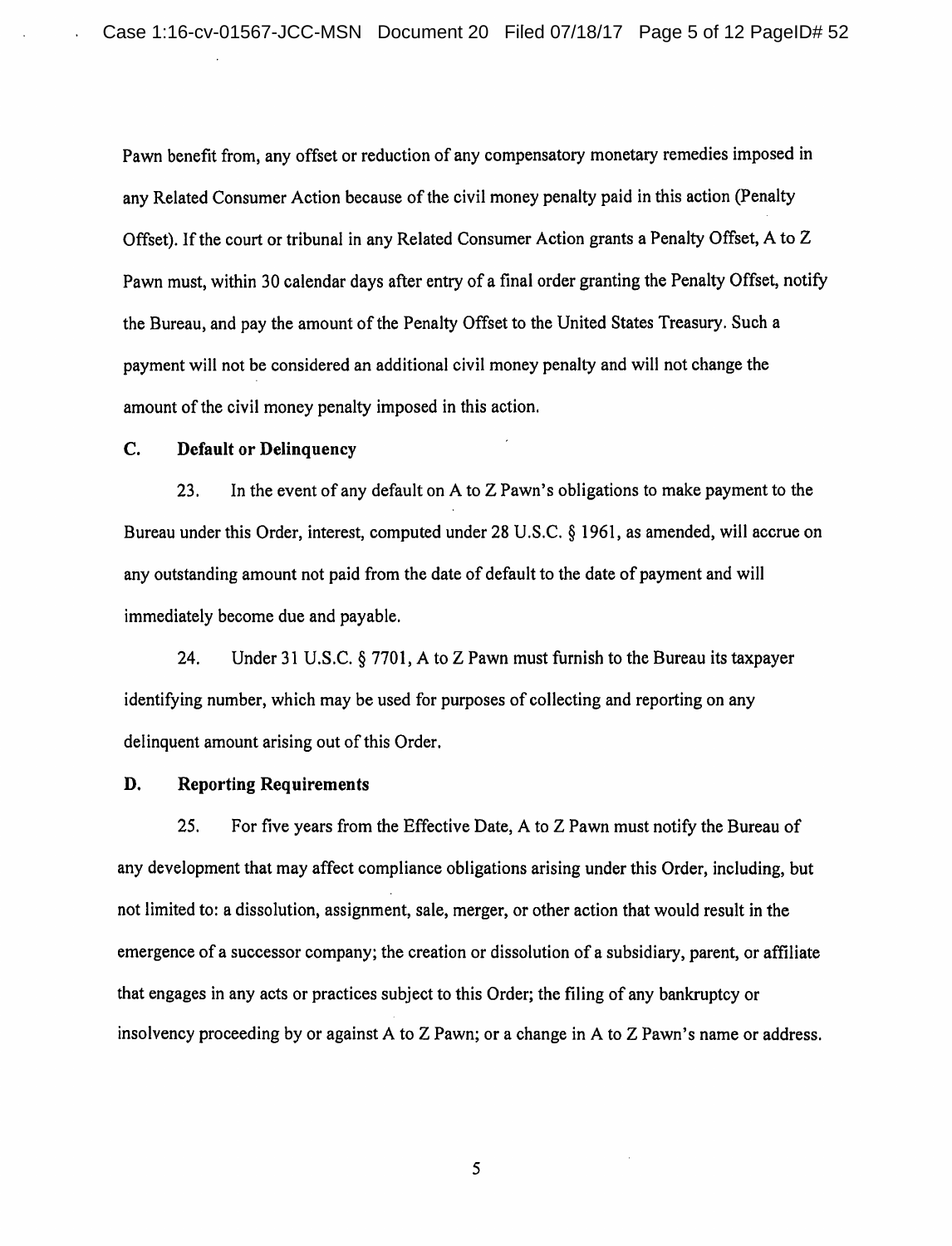A to Z Pawn must provide this notice at least 30 days before the development or as soon as practicable after learning about the development, whichever is sooner.

Within 21 days of the Effective Date, A to Z Pawn must designate and provide to 26. the Bureau at least one telephone number and an email, physical, and postal address as points of contact that the Bureau may use to communicate with A to Z Pawn.

Within 90 days of the Effective Date, and again one year after the Effective Date,  $27.$ A to Z Pawn must submit to the Enforcement Director an accurate written compliance-progress report (Compliance Report), that, at a minimum:

> describes in detail A to Z Pawn's compliance with this Order; and a.

attaches a copy of each Order Acknowledgment obtained under Section E  $<sub>b</sub>$ </sub> of this Order, unless previously submitted to the Bureau.

#### E. **Order Distribution and Acknowledgement**

Within seven days of the Effective Date, A to Z Pawn must submit to the 28. Enforcement Director an acknowledgment of receipt of this Order, sworn under penalty of perjury.

Within 30 days of the Effective Date, A to Z Pawn must deliver a copy of this 29. Order to each of its board members and executive officers, as well as any persons with responsibilities related to the injunctive relief described in Section A of this Order, whether they . are managers, employees, service providers, or other agents or representatives.

For five years from the Effective Date, A to Z Pawn must deliver a copy of this  $30.$ Order to any business entity resulting from any change in structure referred to in Section E, any future board members and executive officers, as well as to any managers, employees, service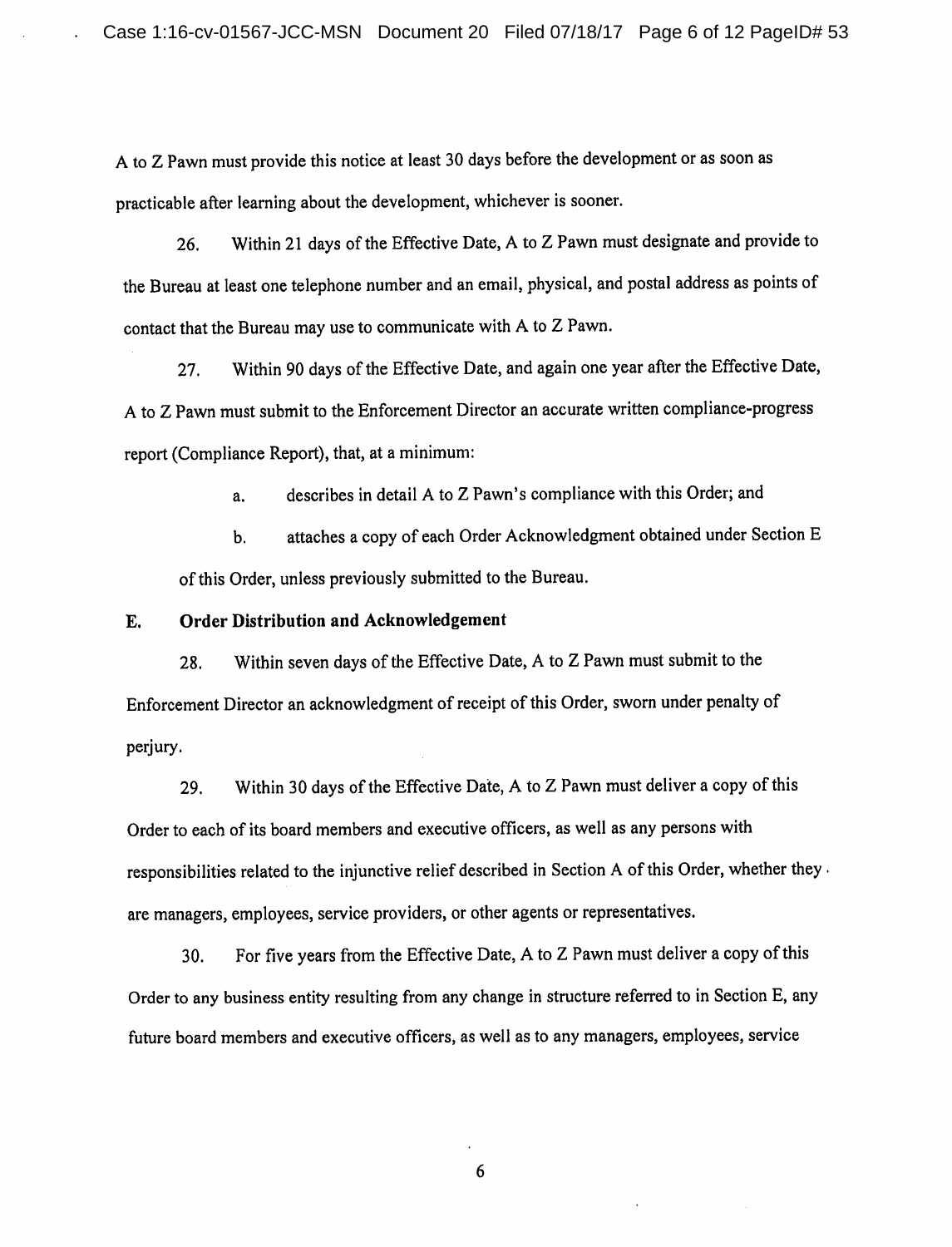providers, and other agents or representatives who will have responsibilities related to the injunctive relief described in Section A of this Order, before they assume their responsibilities.

Should A to Z Pawn seek to transfer or assign all or part of its operations that  $31.$ are subject to this Consent Order, A to Z Pawn must, as a condition of sale, obtain the written agreement of the transferee or assignee to comply with all applicable provisions of this Consent Order.

A to Z Pawn must secure a signed and dated statement acknowledging receipt of a  $32.$ copy of this Order, ensuring that any electronic signatures comply with the requirements of the E-Sign Act, 15 U.S.C. § 7001 et seq., within 30 days of delivery of the Order, from all persons receiving a copy of this Order under this Section.

#### F. Recordkeeping

A to Z Pawn must retain, for at least five years from the Effective Date, all 33. documents and records necessary to demonstrate full compliance with each provision of this Order, including:

> all documents and records pertaining to the Affected Consumers; and a.

all consumer-finance contracts. **.** 

A to Z Pawn must make the documents identified in paragraph 33 available to the 34. Bureau within 30 days upon request from the Bureau.

#### G. **Notices to the Bureau**

Unless otherwise directed in writing by the Bureau, A to Z Pawn must provide to 35. the Bureau all submissions, requests, communications, or other documents required by this Order in writing, with the subject line, "Consumer Financial Protection Bureau  $\nu$ . A to Z Pawn, File

 $\tau$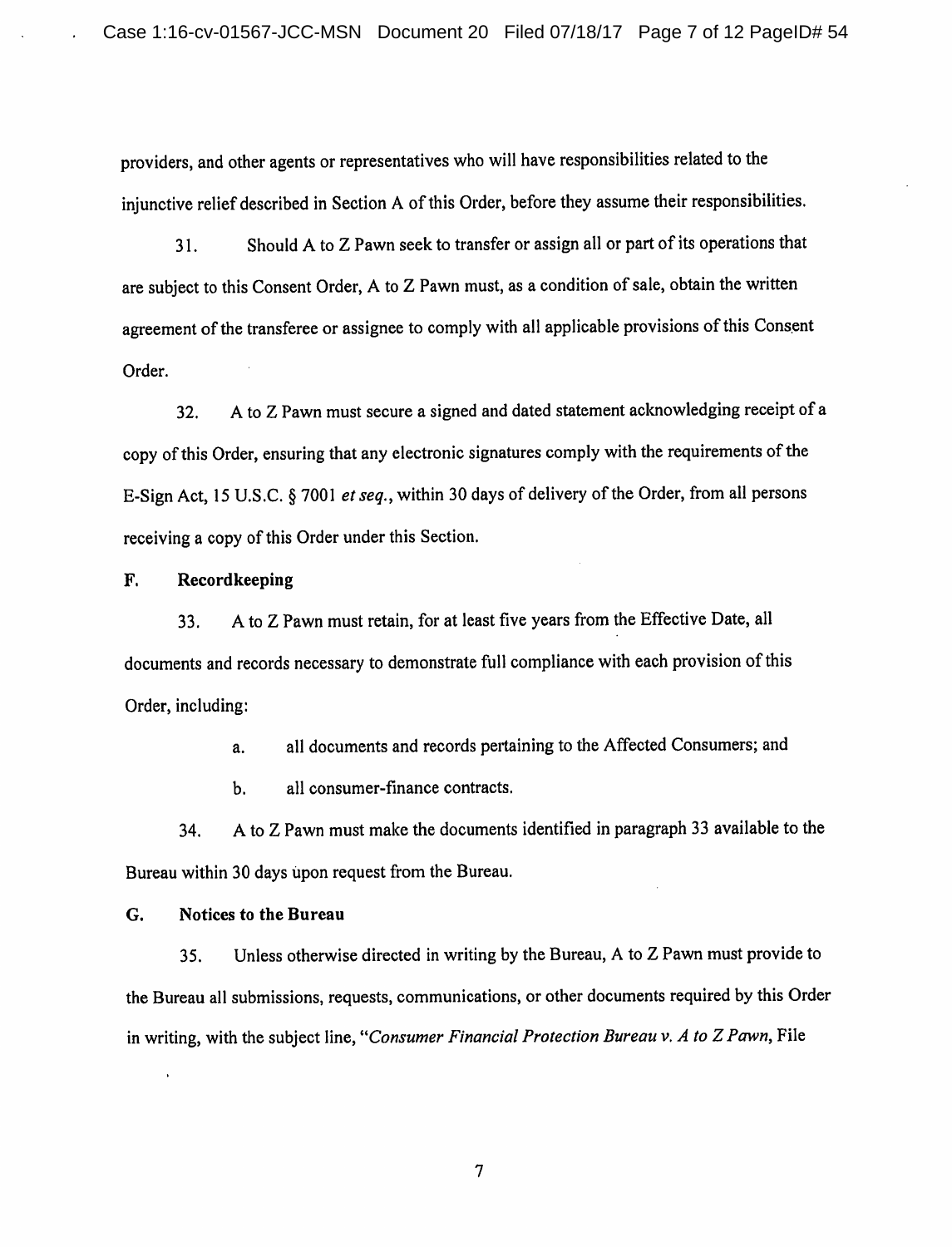No. 2016-1679-02," by email to Enforcement\_Compliance@cfpb.gov, and contemporaneously either:

> by overnight courier (not the United States Postal Service) to: a.

> > **Assistant Director for Enforcement Consumer Financial Protection Bureau** ATTENTION: Office of Enforcement 1625 Eye Street, N.W. Washington D.C. 20006; or

by first-class mail to:  $\mathbf{b}$ .

> **Assistant Director for Enforcement Consumer Financial Protection Bureau ATTENTION: Office of Enforcement** 1700 G Street, N.W. Washington D.C. 20552.

H. Cooperation with the Bureau

For five years from the Effective Date, A to Z Pawn must cooperate fully with the 36. Bureau in this matter and in any investigation related to or associated with the conduct described in the Complaint. A to Z Pawn must provide truthful and complete information, evidence, and testimony. A to Z Pawn must require its officers, employees, representatives, or agents to appear for interviews, discovery, hearings, trials, and any other proceedings that the Bureau may reasonably request upon 14 days written notice, or other reasonable notice, at such places and times as the Bureau may designate, without the service of compulsory process.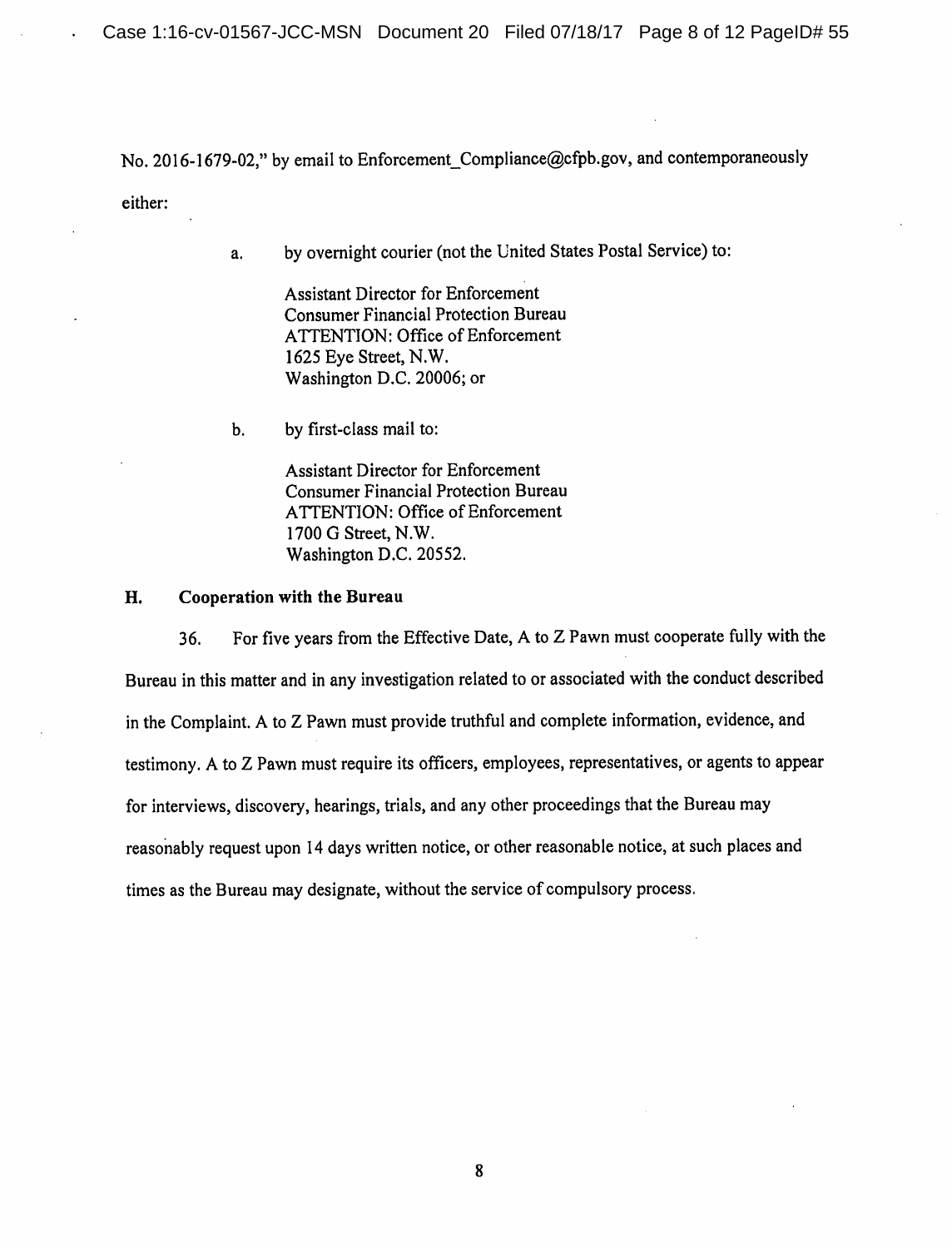#### I. **Compliance Monitoring**

For five years from the Effective Date, for purposes of compliance monitoring, 37. the Bureau may communicate directly with A to Z Pawn, and A to Z Pawn may, at its election, have counsel present during such communications and may consult with counsel prior to responding to such communications.

38. For five years from the Effective Date, A to Z Pawn must permit Bureau representatives to interview any employee or other person affiliated with A to Z Pawn who has agreed to such an interview. The person interviewed may have counsel present.

Nothing in this Order limits the Bureau's lawful use of compulsory process under 39. 12 U.S.C. § 5526 and 12 C.F.R. § 1080.6.

For five years from the Effective Date, A to Z Pawn agrees to be subject to the 40. Bureau's supervisory authority under 12 U.S.C. § 5514. Consistent with 12 C.F.R. § 1091.111, A to Z Pawn may not petition for termination of supervision under 12 C.F.R. § 1091.113.

The Bureau releases and discharges Defendant A to Z Pawn from all potential 41. liability for law violations that the Bureau has or might have asserted based on the practices alleged in the Complaint, to the extent such practices occurred before the Effective Date and the Bureau knew about them as of the Effective Date. Notwithstanding this release, the Bureau may use the practices alleged in the Complaint in future enforcement actions against A to Z Pawn or its affiliates to establish a pattern or practice of violations or the continuation of a pattern or practice of violations or to calculate the amount of any penalty. This release does not preclude or affect any right of the Bureau to determine and ensure compliance with the Order or to seek penalties for any violation of the Order.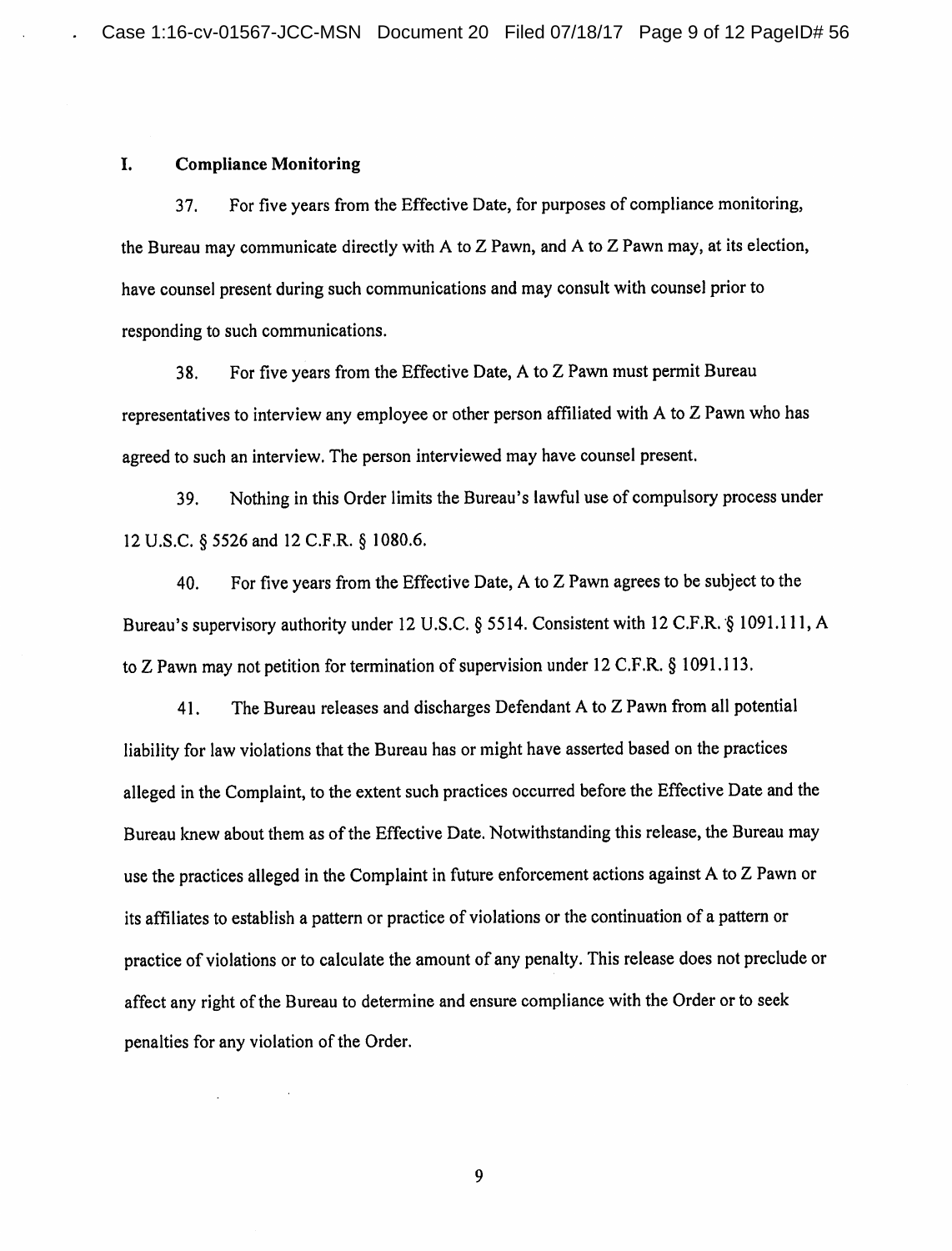### J. **Retention of Jurisdiction**

The Court shall retain jurisdiction of this matter for purposes of construction, 42.

modification, and enforcement of this Order.

IT IS SO ORDERED. Dated this  $\frac{V}{\text{day of}} \frac{V}{\sqrt{V}}$ , 2017. /s/ James C. Cacheris<br>United States District Judge **ES DISTRICT JUDGE UNI7**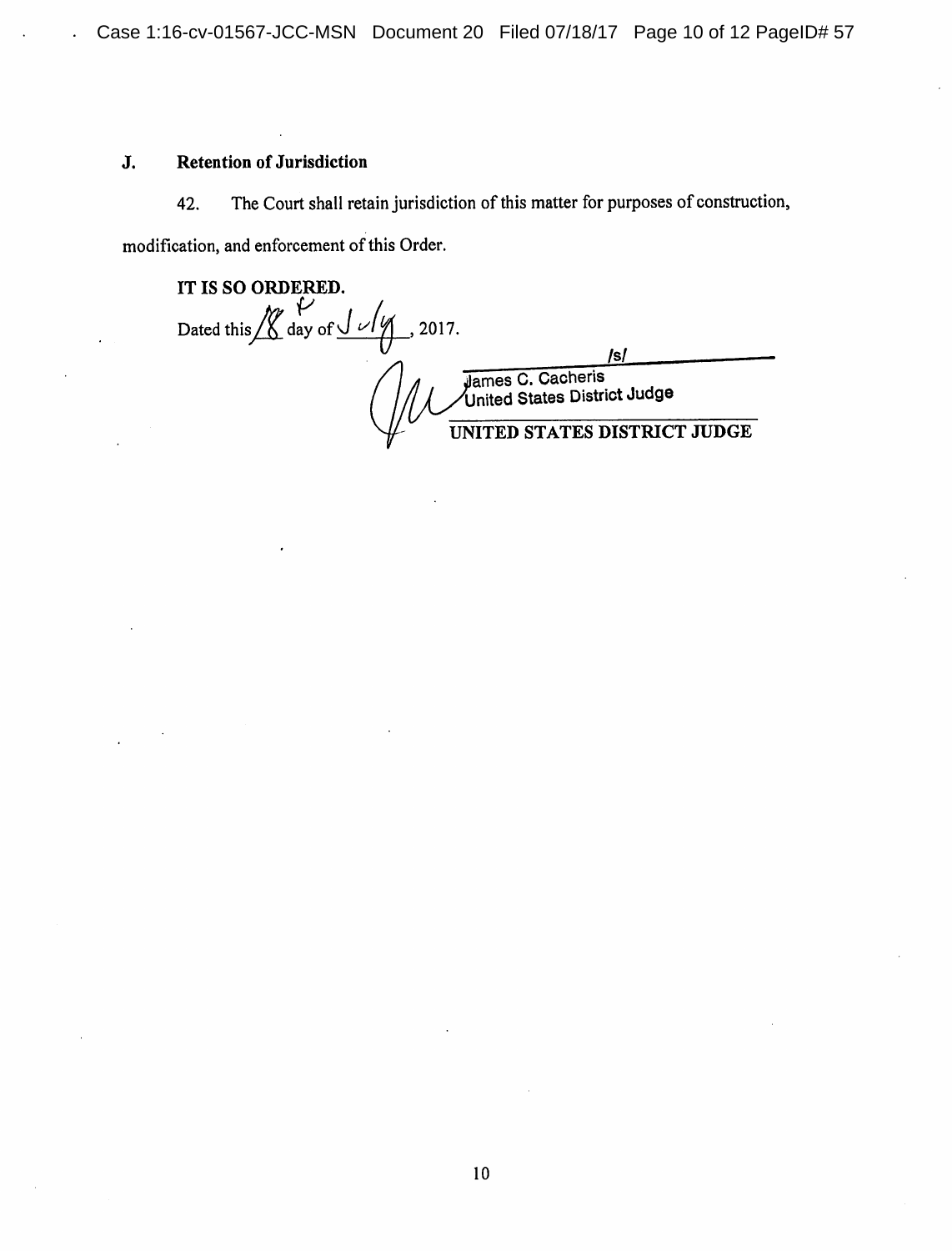Consented and agreed to:

FOR THE CONSUMER FINANCIAL PROTECTION BUREAU:

**ANTHONY M. ALEXIS Assistant Director for Enforcement** 

**JEFFREY PAUL EHRLICH** Deputy Assistant Director for Enforcement

KARA K. MILLER (VSB No. 47821) **Assistant Litigation Deputy** DONALD R. GORDON (D.C. Bar No. 482384)<sup>1</sup> Senior Litigation Counsel **Consumer Financial Protection Bureau** 1700 G Street, NW Washington, DC 20552 E-mail: kara.miller@cfpb.gov Tel.: (202) 435-7825 Fax: (202) 435-7329

**Attorneys for Plaintiff Consumer Financial Protection Bureau** 

<sup>&</sup>lt;sup>1</sup> Admitted pro hac vice.